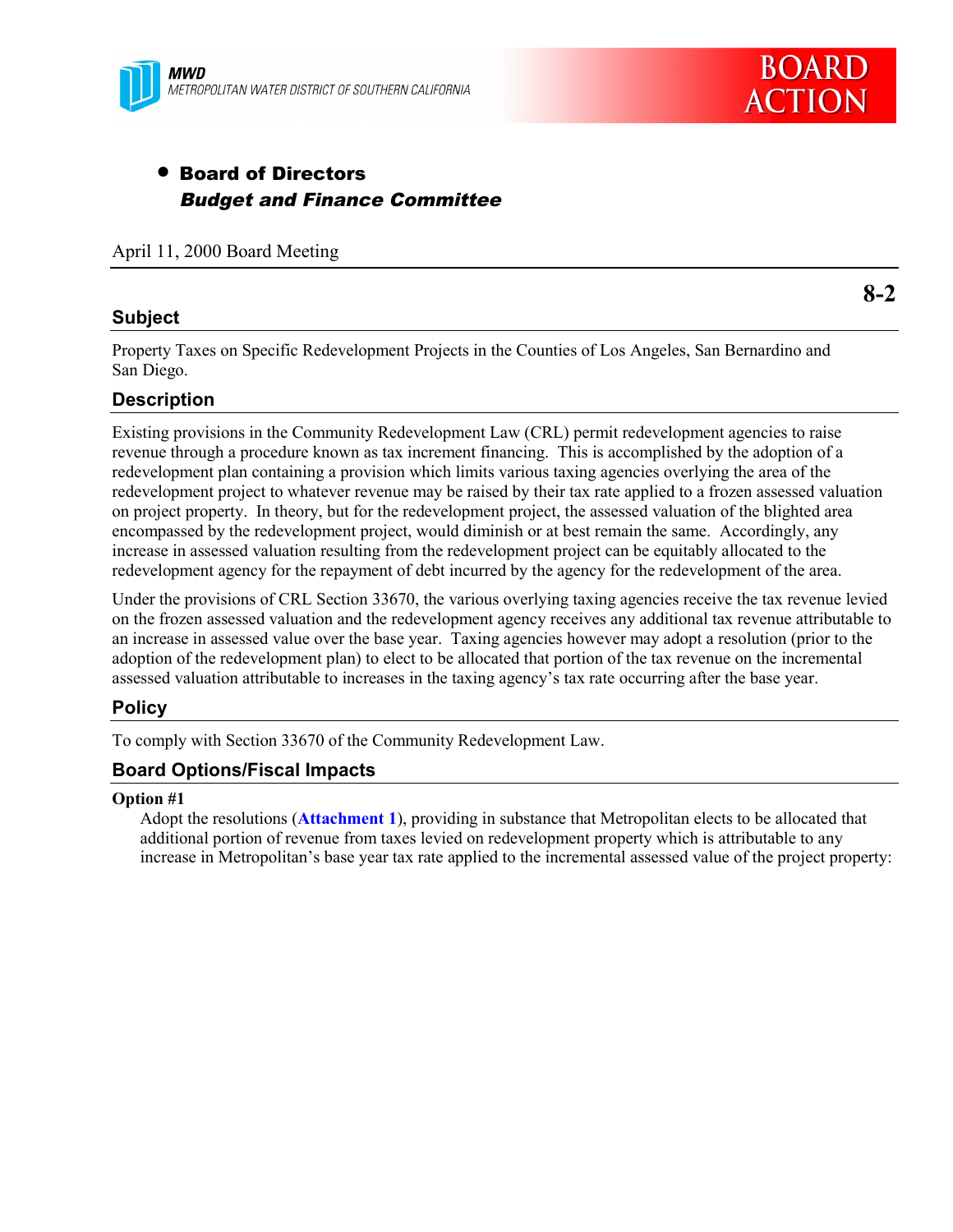| <b>Name of Project</b>                                                                             | County         |
|----------------------------------------------------------------------------------------------------|----------------|
| Amendment No. 2 to the Central City<br>Redevelopment Project in the City of<br><b>Bell Gardens</b> | Los Angeles    |
| Amendment No. 1 to the Town Center<br>Project in the City of Upland                                | San Bernardino |
| Upland Redevelopment Project No. 7 in<br>the City of Upland                                        | San Bernardino |
| Ontario Guasti Redevelopment Project in<br>the City of Ontario                                     | San Bernardino |
| South Carlsbad Coastal Redevelopment<br>Project (Revised) in the City of Carlsbad                  | San Diego      |

# **Staff Recommendation**

Staff recommends that the Board of Directors adopt the attached resolutions.

3/20/2000 *Date Lambertus H. Becker Chief Financial Officer* 3/29/2000<u>مى</u> *General Manager Date*

**Attachment 1 – Resolutions**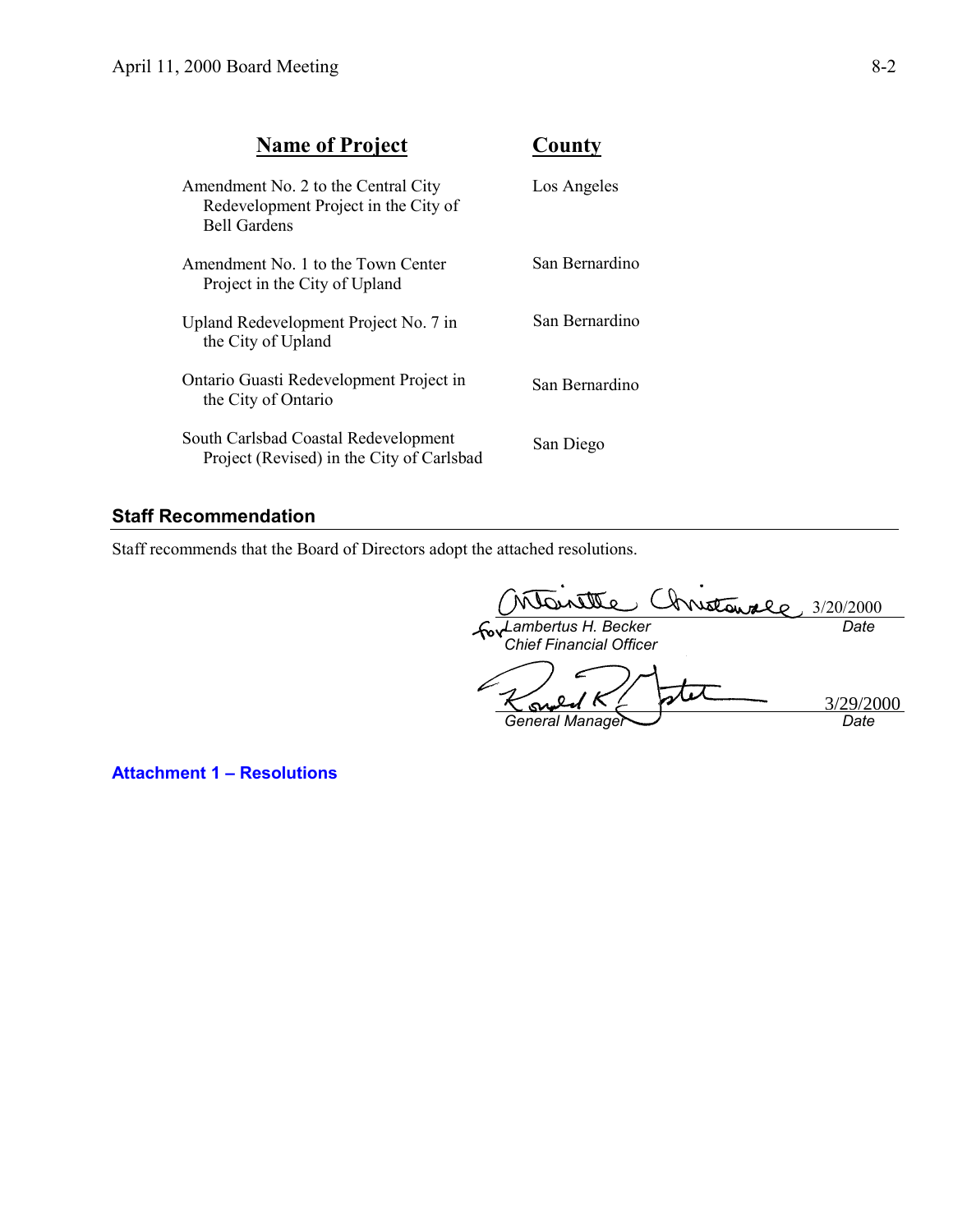## RESOLUTION OF THE BOARD OF DIRECTORS OF THE METROPOLITAN WATER DISTRICT OF SOUTHERN CALIFORNIA ELECTING TO RECEIVE ALLOCATION OF TAXES PURSUANT TO PROVISIONS OF THE COMMUNITY REDEVELOPMENT LAW

WHEREAS, subdivision (a) of Section 33676 of the Community Redevelopment Law (Sections 33000 et seq., of the Health and Safety Code of the State of California), provides that any affected taxing agency, such as Metropolitan may elect to be allocated, in addition to the portion of taxes allocated to Metropolitan pursuant to subdivision (a) of Section 33670 of the Law, that portion of the tax revenues otherwise allocated to a redevelopment agency pursuant to subdivision (b) of Section 33670 attributable to an increase in Metropolitan 's tax rate which occurs after a redevelopment plan becomes effective;

NOW, THEREFORE, BE IT RESOLVED by the Board of Directors of The Metropolitan Water District of Southern California that Metropolitan hereby elects to be allocated, in addition to the portion of taxes allocated to Metropolitan pursuant to subdivision (a) of Section 33670 of the Community Redevelopment Law, any portion of the tax revenue otherwise allocated to the Amendment No. 2 to the Central City Redevelopment Project in the City of Bell Gardens pursuant to subdivision (b) of said Section 33670 which is attributable to any increase in Metropolitan 's tax rate which occurs after the tax year in which the ordinance adopting the Amendment No. 2 to the Central City Redevelopment Project in the City of Bell Gardens, becomes effective.

BE IT FURTHER RESOLVED that the Executive Secretary is hereby directed to file forthwith certified copies of this resolution with the governing body of the Redevelopment Agency, the Redevelopment Agency of the City of Bell Gardens, and the Auditor-Controller and the Tax Collector of the County of Los Angeles.

I HEREBY CERTIFY, that the foregoing is a full, true, and correct copy of a resolution adopted by the Board of Directors of The Metropolitan Water District of Southern California at its meeting held April 11, 2000.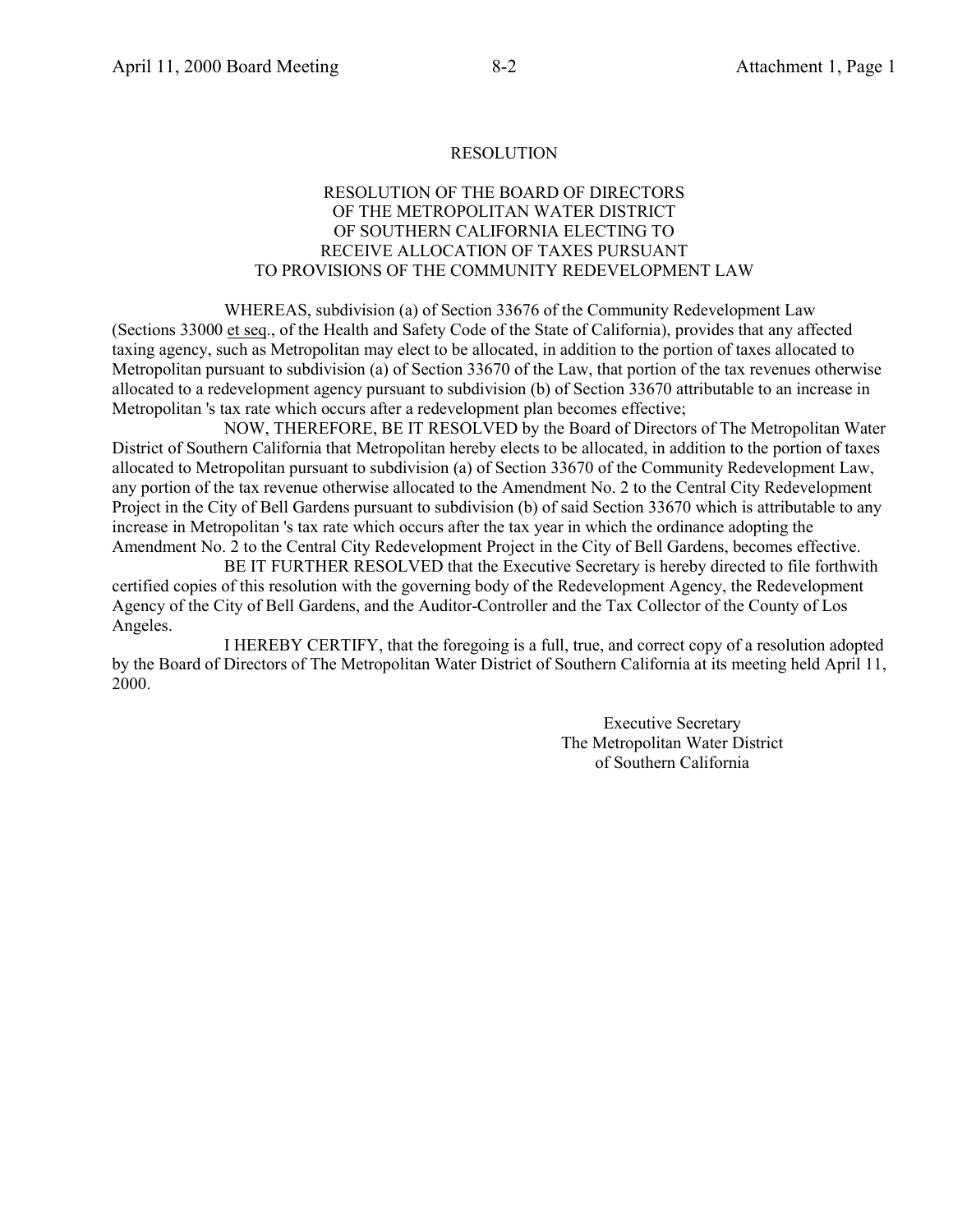## RESOLUTION OF THE BOARD OF DIRECTORS OF THE METROPOLITAN WATER DISTRICT OF SOUTHERN CALIFORNIA ELECTING TO RECEIVE ALLOCATION OF TAXES PURSUANT TO PROVISIONS OF THE COMMUNITY REDEVELOPMENT LAW

WHEREAS, subdivision (a) of Section 33676 of the Community Redevelopment Law (Sections 33000 et seq., of the Health and Safety Code of the State of California), provides that any affected taxing agency, such as Metropolitan may elect to be allocated, in addition to the portion of taxes allocated to Metropolitan pursuant to subdivision (a) of Section 33670 of the Law, that portion of the tax revenues otherwise allocated to a redevelopment agency pursuant to subdivision (b) of Section 33670 attributable to an increase in Metropolitan's tax rate which occurs after a redevelopment plan becomes effective;

NOW, THEREFORE, BE IT RESOLVED by the Board of Directors of The Metropolitan Water District of Southern California that Metropolitan hereby elects to be allocated, in addition to the portion of taxes allocated to Metropolitan pursuant to subdivision (a) of Section 33670 of the Community Redevelopment Law, any portion of the tax revenue otherwise allocated to the Amendment No. 1 to the Town Center Project in the City of Upland pursuant to subdivision (b) of said Section 33670 which is attributable to any increase in Metropolitan's tax rate which occurs after the tax year in which the ordinance adopting the Amendment No. 1 to the Town Center Project in the City of Upland, becomes effective.

BE IT FURTHER RESOLVED that the Executive Secretary is hereby directed to file forthwith certified copies of this resolution with the governing body of the Redevelopment Agency, the Redevelopment Agency of the City of Upland, and the Auditor-Controller and the Tax Collector of the County of San Bernardino.

I HEREBY CERTIFY, that the foregoing is a full, true, and correct copy of a resolution adopted by the Board of Directors of The Metropolitan Water District of Southern California at its meeting held April 11, 2000.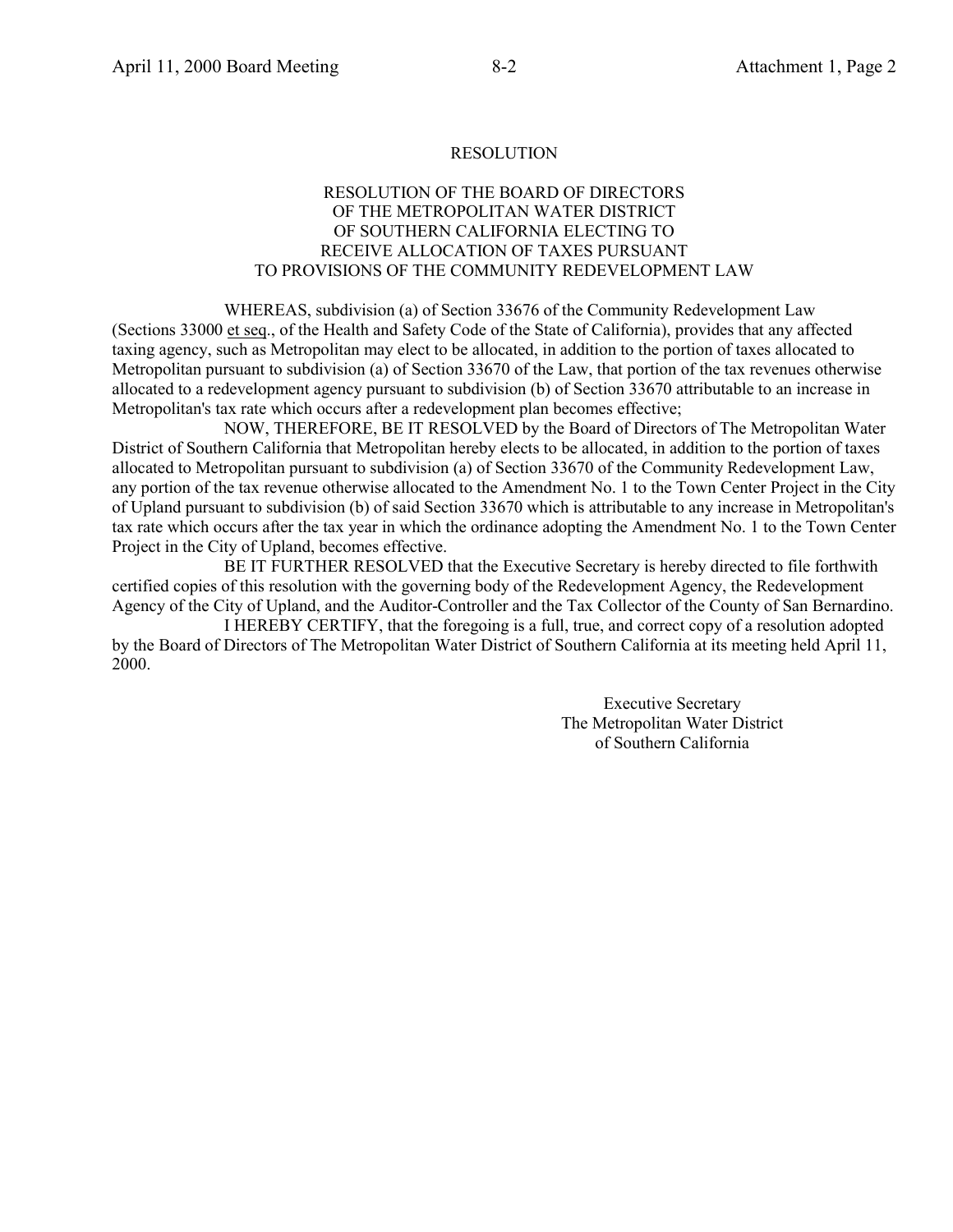## RESOLUTION OF THE BOARD OF DIRECTORS OF THE METROPOLITAN WATER DISTRICT OF SOUTHERN CALIFORNIA ELECTING TO RECEIVE ALLOCATION OF TAXES PURSUANT TO PROVISIONS OF THE COMMUNITY REDEVELOPMENT LAW

WHEREAS, subdivision (a) of Section 33676 of the Community Redevelopment Law (Sections 33000 et seq., of the Health and Safety Code of the State of California), provides that any affected taxing agency, such as Metropolitan may elect to be allocated, in addition to the portion of taxes allocated to Metropolitan pursuant to subdivision (a) of Section 33670 of the Law, that portion of the tax revenues otherwise allocated to a redevelopment agency pursuant to subdivision (b) of Section 33670 attributable to an increase in Metropolitan's tax rate which occurs after a redevelopment plan becomes effective;

NOW, THEREFORE, BE IT RESOLVED by the Board of Directors of The Metropolitan Water District of Southern California that Metropolitan hereby elects to be allocated, in addition to the portion of taxes allocated to Metropolitan pursuant to subdivision (a) of Section 33670 of the Community Redevelopment Law, any portion of the tax revenue otherwise allocated to the Upland Redevelopment Project No. 7 in the City of Upland pursuant to subdivision (b) of said Section 33670 which is attributable to any increase in Metropolitan's tax rate which occurs after the tax year in which the ordinance adopting the Upland Redevelopment Project No. 7 in the City of Upland, becomes effective.

BE IT FURTHER RESOLVED that the Executive Secretary is hereby directed to file forthwith certified copies of this resolution with the governing body of the Redevelopment Agency, the Redevelopment Agency of the City of Upland, and the Auditor-Controller and the Tax Collector of the County of San Bernardino.

I HEREBY CERTIFY, that the foregoing is a full, true, and correct copy of a resolution adopted by the Board of Directors of The Metropolitan Water District of Southern California at its meeting held April 11, 2000.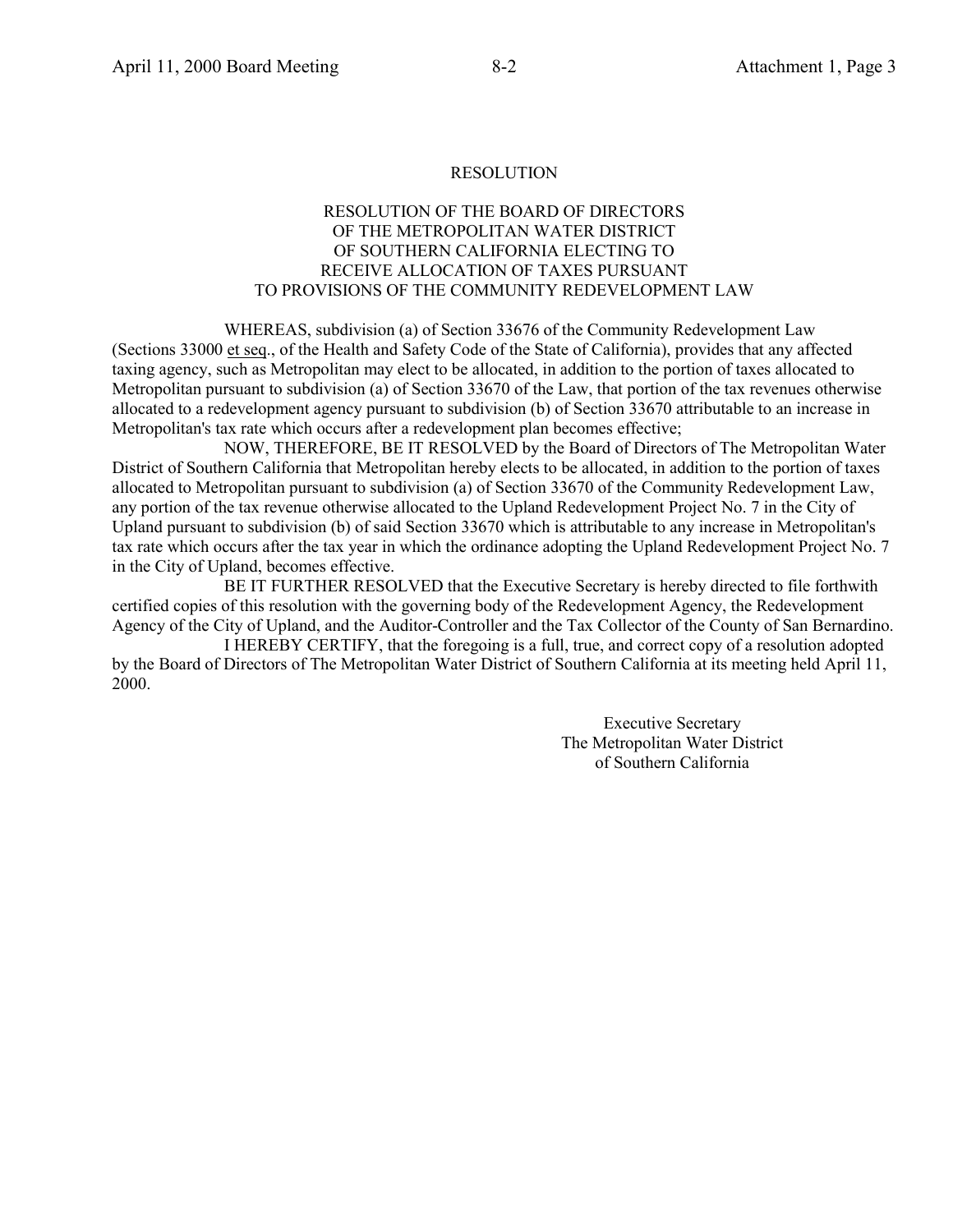## RESOLUTION OF THE BOARD OF DIRECTORS OF THE METROPOLITAN WATER DISTRICT OF SOUTHERN CALIFORNIA ELECTING TO RECEIVE ALLOCATION OF TAXES PURSUANT TO PROVISIONS OF THE COMMUNITY REDEVELOPMENT LAW

WHEREAS, subdivision (a) of Section 33676 of the Community Redevelopment Law (Sections 33000 et seq., of the Health and Safety Code of the State of California), provides that any affected taxing agency, such as Metropolitan may elect to be allocated, in addition to the portion of taxes allocated to Metropolitan pursuant to subdivision (a) of Section 33670 of said Law, that portion of the tax revenues otherwise allocated to a redevelopment agency pursuant to subdivision (b) of Section 33670 attributable to an increase in Metropolitan 's tax rate which occurs after a redevelopment plan becomes effective;

NOW, THEREFORE, BE IT RESOLVED by the Board of Directors of The Metropolitan Water District of Southern California that Metropolitan hereby elects to be allocated, in addition to the portion of taxes allocated to Metropolitan pursuant to subdivision (a) of Section 33670 of the Community Redevelopment Law, any portion of the tax revenue otherwise allocated to the Ontario Guasti Redevelopment Project in the City of Ontario pursuant to subdivision (b) of said Section 33670 which is attributable to any increase in Metropolitan 's tax rate which occurs after the tax year in which the ordinance adopting the Ontario Guasti Redevelopment Project in the City of Ontario, becomes effective.

BE IT FURTHER RESOLVED that the Executive Secretary is hereby directed to file forthwith certified copies of this resolution with the governing body of the Redevelopment Agency, the Redevelopment Agency of the City of Ontario, and the Auditor-Controller and the Tax Collector of the County of San Bernardino.

I HEREBY CERTIFY, that the foregoing is a full, true, and correct copy of a resolution adopted by the Board of Directors of The Metropolitan Water District of Southern California at its meeting held April 11, 2000.